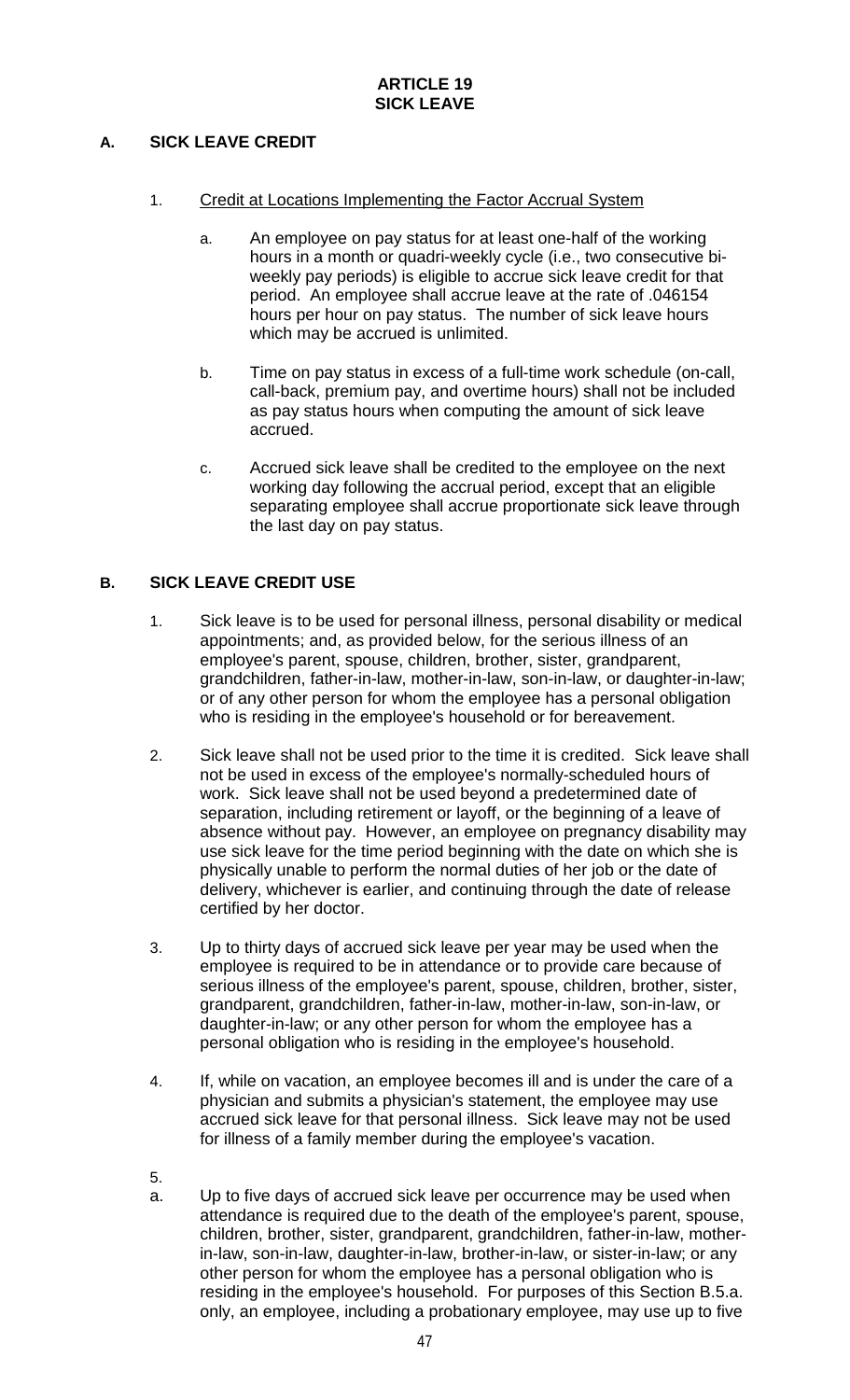days of accrued vacation leave or compensatory time off when the employee's sick leave credit is exhausted.

b. In the event of a personal obligation regarding funeral attendance/bereavement for any other person, an employee shall be permitted to use no more than five days of accrued sick leave per calendar year. The employee shall provide notice to his/her immediate supervisor.

#### **C. SICK LEAVE PAY**

Sick leave is paid at the employee's straight-time rate of pay.

#### **D. SICK LEAVE NOTIFICATION AND VERIFICATION**

- 1. No sick leave pay shall be payable to an employee unless the employee's immediate supervisor or designee is notified of the illness/disability and the probable duration thereof as soon as possible, but in no event later than the beginning of the employee's work day except when the University determines that the employee's failure to notify is due to extreme circumstances beyond the control of the employee. Subsequent to a notice of illness/disability and the return to work by an employee, no time for which the employee has requested/received sick leave authorization shall be charged to accrued/anticipated compensatory time, leave with pay, vacation, or holiday time in lieu of sick leave time.
- 2. When it appears to be justified, an employee may be required to submit satisfactory documentation of personal or family illness, disability, or death to the University in order to receive an excused absence from work and sick leave pay. The employee shall be given notice prior to returning to work that he/she will be required to provide such documentation.
- 3. Employees who have unscheduled absences due to illness on a scheduled work day preceding or following a holiday may be required to bring a medical verification of illness to the employee's supervisor on the employee's return to work in order for the absence to be authorized.
- 4. When medical documentation is required by the University, it shall be from a health practitioner licensed by the state in which he/she practices to diagnose and certify illness or disability or from an authorized representative of a recognized treatment program. When an employee has been recommended for relief from duty by a medical practitioner acting on behalf of the University, the time granted shall be considered documented sick leave for the day of the relief from duty only, unless otherwise specified by the University's practitioner.
- 5. The University may have an employee claiming disability examined by a physician or physicians of its choosing. The University shall pay the reasonable costs of any such medical examination and, when practical, shall send the employee to a physician of its choosing on the employee's work time.
- 6. Any employee who anticipates a series of three or more medical appointments which will require a repeated use of sick leave shall inform his/her immediate supervisor of the anticipated schedule of treatment.
- 7. Except as protected under applicable State or Federal law, an employee's repeated use of sick time may result in loss of sick leave pay when the University determines that such use is abusive, provided prior notice is given to the employee that sick leave will be denied on future instances of illness, irrespective of the nature or duration of illness.